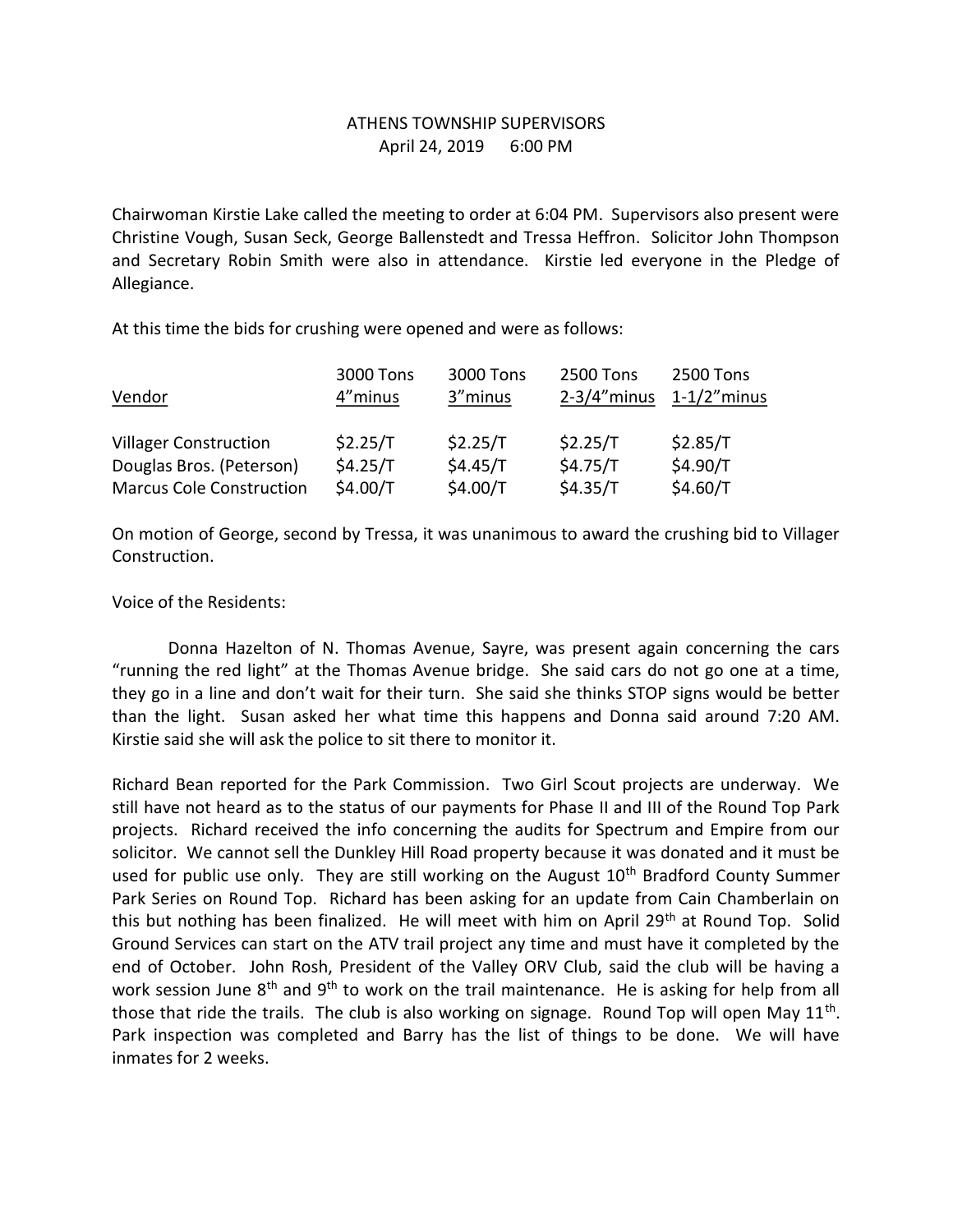Page Two Athens Township Supervisors April 24, 2019

On motion of George, second by Susan, it was unanimous to adopt ORDINANCE 2019-04 for false fire alarms.

Discussion was held as to firefighter employees leaving work to respond to fire calls. Robin said it has long been our verbal policy to allow active firefighters to leave work in response to structure fires only, and to pay them for the time they were gone. The Board discussed possibly allowing them to respond (with pay) to other emergency calls that may include entrapment. John Thompson will draft a policy for the Board to review at our May 29<sup>th</sup> meeting.

On motion of Christine, second by Tressa, it was unanimous to approve the payment of the monthly bills as presented. A complete listing of revenues and expenditures is on file in the office of the Treasurer.

Susan said that Herrick Avenue is in desperate need of paving and it needs to be done ASAP. She has gotten estimates with our guys doing the hauling, renting a paver and roller with operators, and the material - the project would be about \$60,000. If we did our parking lots, the cost would be about \$60,000 additional. If we did any milling, the rental of the milling machine would be around \$5000. Susan will also have a price on striping for our next meeting. The Board set a special meeting date of April 29, 2019 at 5:30 PM to discuss this further. Christine said a younger constituent who is just beginning to drive was questioning when Round Top Road would be fixed. The FEMA rep will be here Tuesday from 9:30 – 11:30 to discuss the August storm damages. Robin and Susan will meet with her.

On motion of Kirstie, second by Christine, it was unanimous to allow Williams Ford to close Bressler Street from 5-9:15 PM on Friday, May 17<sup>th</sup>, for their Friday Night Headlights car show and event as per the criteria in their letter of request.

Robin had received a resolution from the Canton Wine and Cheese Committee to pass so they can place one small banner sign along Route 220 near Route 199 advertising their event. PennDOT now requires a resolution from the municipality in which the sign will be located, absolving PennDOT from liability (and several other requirements) with relation to this sign, if the sign is to be placed in the PennDOT right-of-way (ROW). After discussion, our solicitor says we need to secure a hold-harmless agreement from the Canton Wine and Cheese Committee/Canton Borough so that we are not on the hook for any liability. Robin also advised the Board that PennDOT is requiring the Athens Business Association/Athens Rotary to REMOVE the "Welcome to Athens" sign that they installed with permission from PennDOT, to PennDOT sign specs, that replaced an existing sign. This seems like incredible overreach – especially in the case of the "Welcome to Athens" sign that was done with their approval.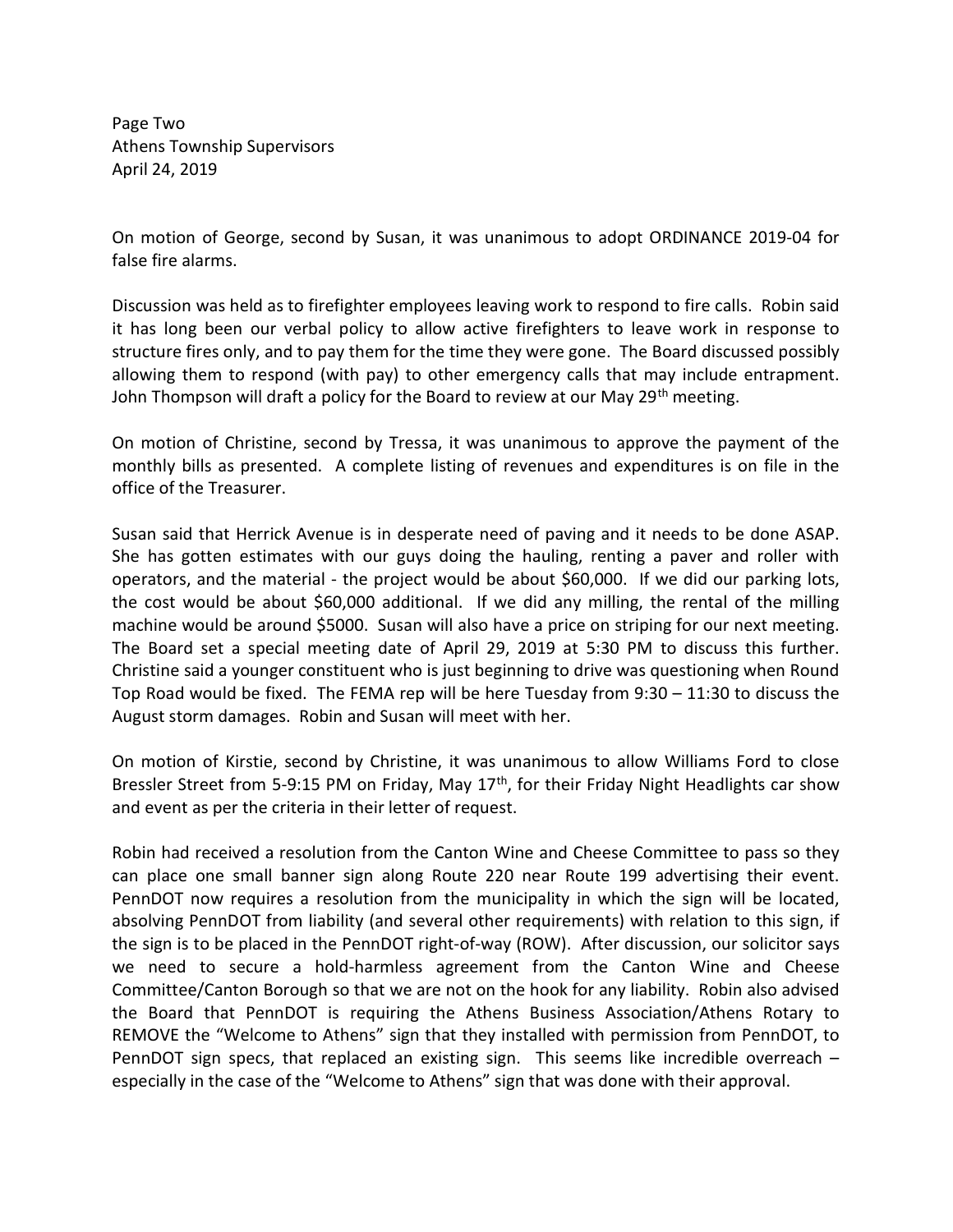Page Three Athens Township Supervisors April 24, 2019

Robin will advise Canton that we need this agreement, and will also be contacting our legislators concerning PennDOT requiring the removal of all these signs.

On motion of Kirstie, second by Tressa, it was unanimous to adopt ORDINANCE 2019-02 creating a defined contribution 401(a) pension plan for any non-uniformed employees hired after July 18, 2018.

On motion of George, second by Susan, it was unanimous to adopt ORDINANCE 2019-03 creating a 457 plan for the township match to the 401(a) employees, and making the 457 plan available to any other employee who wishes to open their own 457 plan through the township. John Thompson will send the ordinances to Michael Hatlee at C&N Bank.

On motion of George, second by Christine, it was unanimous to approve the minutes of March 27, 2019 as written.

On motion of Tressa, second by Christine, it passed to approve the minutes of April 15, 2019 as written. George abstained as he was not in attendance.

On motion of Christine, second by Tressa, it was unanimous to accept the monthly reports as submitted.

On motion of Kirstie, second by Susan, it was unanimous to adopt RESOLUTION 2019-09 in opposition to HB 349 and any other legislation that would require townships to use "two or more" third-party agencies for Building Code enforcement. Robin will send copies to our legislators, PSATS, and Governor Wolf.

Tory Henry of Shuman Hill Road was in attendance with concerns about a clogged storm drain in front of 242 Pine Tree Road. Susan will check it out.

Chairwoman Lake took the Board into executive session at 7:25 PM for personnel. The regular meeting reconvened at 7:52 PM.

On motion of Susan, second by Kirstie, it was unanimous to hire Samantha Soltis as both our cleaning person and our recycling center manager, contingent upon her passing her background check and fingerprinting; at \$10 per hour for both positions; to start when her employment paperwork is complete with Ruth.